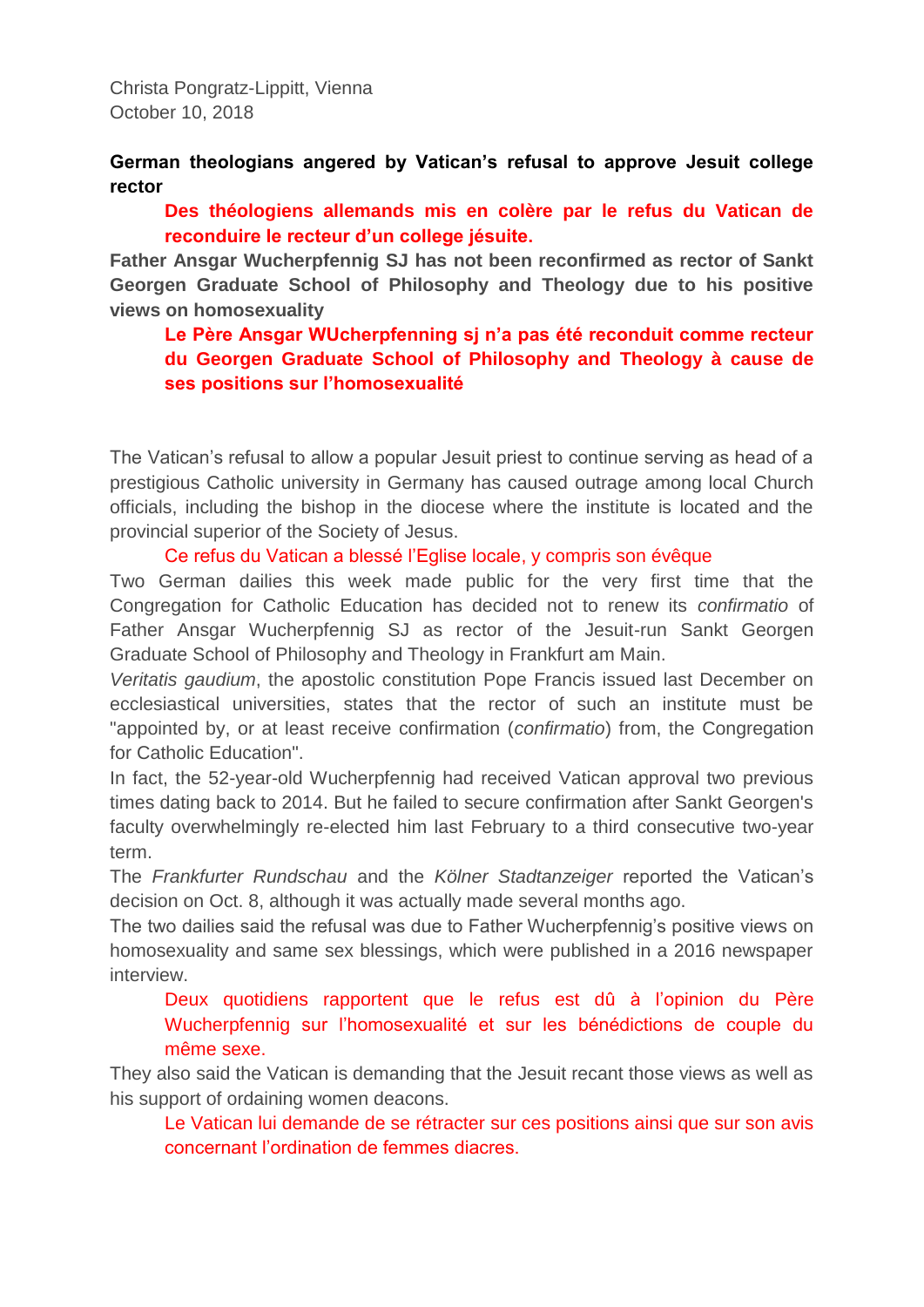News of the Rome office's decision has caused anger and indignation among German-speaking theologians and other Church leaders.

In addition, Father Johannes Siebner SJ, the superior of the Jesuit Province in Germany, and Bishop Georg Bätzing of Limburg have joined the professors of Sankt Georgen in a strong public statement of support for Wucherpfennig.

Father Siebner accused Vatican officials of acting like a "Byzantine court." Speaking to [katholisch.de](http://katholisch.de/) on Oct. 8 he said: "It is as if they had not heard of or understood the ongoing discussion over abuse of power."

The Jesuit superior revealed that the Congregation for Education had informed him last June that it would not confirm Father Wucherpfennig solely because of views on homosexuality the rector had expressed in the 2016 interview.

Speaking to the *Frankfurter Neue Presse* in October of that year, Wucherpfennig said it was his "impression" that the Church's negative attitude towards homosexuality went "back to deeply ingrained and, in part, misleadingly worded Bible passages."

Wucherpfennig dit son sentiment que l'attitude négative de Rome quant à l'homosexualité est profondément enracinée et s'appuie, partiellement, sur une lecture erronée de certains passages bibliques.

He pointed to St. Paul's Letter to the Romans, which he said reflects the ancient world's view that homosexual relationships "were relationships of strong dependency and subservience."

The priest concluded that "love should be an egalitarian relationship, not an asymmetric one," and added, "that, in my view, is what St. Paul really wanted to say."

Le prêtre conclut (quant à la lettre de St Paul aux Romains) que l'amour doit être une relation d'égalité, pointant ce que Paul a réellement voulu dire.

Father Wucherpfennig told German state television on Oct. 9 that he could not understand the Vatican's reservations concerning the prolongation of his term as rector of Sankt Georgen.

He said the Vatican's refusal to reconfirm him would be harmful to gays and lesbians, who have only recently begun to perceive the Church as becoming more open towards them.

He said it was still a very delicate situation, but gays and lesbians are beginning to find their way into the Church. "And now the Church has come down on them with a hammer," the Jesuit priest said.

He said he had relied on Pope Francis' comparatively liberal comments on how homosexuals should be treated.

"And so, I cannot understand why the brakes are being put on, especially by his closest employees in the Vatican of all people," the priest said.

Wucherpfennig's immediate superior, Father Siebner, said he feared someone from the so-called "turbo-Catholic" circles had sent the 2016 interview to officials in Rome, where it lay in a drawer for a year-and-a-half only to be pulled out later to block the rector's re-appointment.

"That is, of course, pure speculation on my part," the Jesuit provincial admitted.

"I have a feeling that shadow boxing is taking place, since what Wucherpfennig expressed as a possible consideration is perfectly plausible. The convoluted way the Vatican speaks about homosexuality doesn't work any longer and is also obsolete.